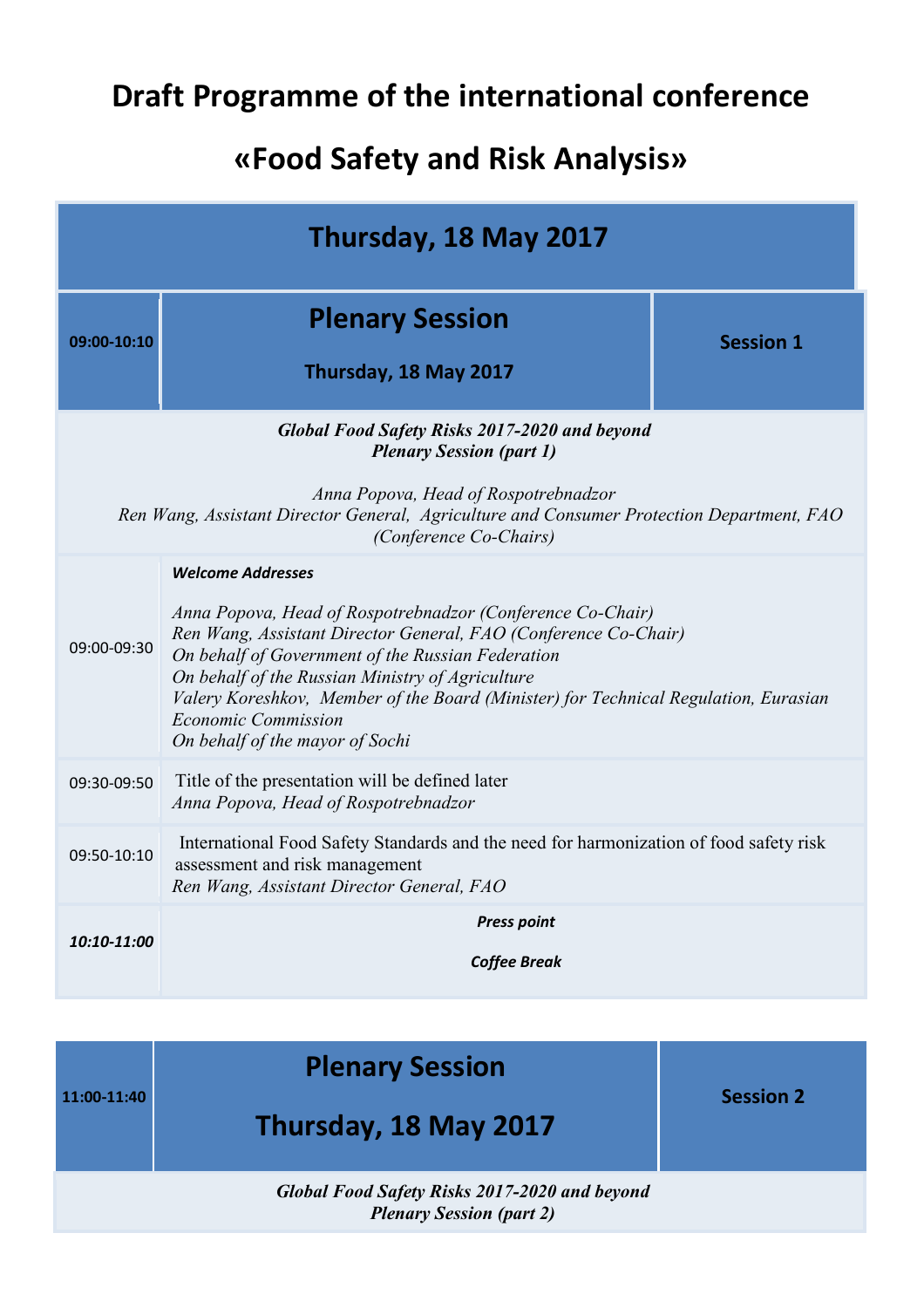## *Anna Popova, Head of Rospotrebnadzor Ren Wang, Assistant Director General, Agriculture and Consumer Protection Department, FAO (Conference Co-Chairs)*

| 11:00-11:20 | Food safety: new risks and hazards<br>Viktor Tutelyan, Head of Science of Federal Research Centre of Nutrition, Biotechnology<br>and Food Safety, Moscow, Russian Federation |
|-------------|------------------------------------------------------------------------------------------------------------------------------------------------------------------------------|
| 11:20-11:40 | Impacts of increasing antimicrobial resistance and the FAO Action Plan 2016-2020<br>Silvia Kreindel, FAO                                                                     |
| 11:40-12:00 | Food safety - chemical risk assessment in China<br>Xudong Jia, Departmant of Toxicology, China National Centre for Food Safety Risk<br><i>Assessment</i>                     |
| 12:00-13:30 | Lunch                                                                                                                                                                        |

|             | <b>Parallel Sessions</b>                                                                                                                                              |                                                                                                                                                                                                   | <b>Session 3</b>                                                            |
|-------------|-----------------------------------------------------------------------------------------------------------------------------------------------------------------------|---------------------------------------------------------------------------------------------------------------------------------------------------------------------------------------------------|-----------------------------------------------------------------------------|
| 13:30-15:00 | Thursday, 18 May 2017                                                                                                                                                 |                                                                                                                                                                                                   | <b>Session 4</b>                                                            |
| 13:30-13:35 | Session 3: Principles and modern approaches in<br>food safety risk assessment<br>Chair: Markus Lipp, JECFA Secretariat, Scientific<br>Advice, FAO                     | Session 4: Risk assessment strategies for novel<br>foods and technologies<br>Chair: Viktor Tutelyan, Federal Research Centre of<br>Nutrition, Biotechnology and Food Safety                       |                                                                             |
| 13:35-13:55 | Hazard identification and characterization:<br>Toxicological and analytical methodologies<br>Markus Lipp, JECFA Secretariat, Scientific<br>Advice, FAO                | Nanomaterials in food products and their<br>packaging: a comparative analysis of risks and<br>benefits<br>Ivan Gmoshinsky, Federal Research Centre of<br>Nutrition, Biotechnology and Food Safety |                                                                             |
| 13:55-14:15 | Health Risk Assessment in Food Safety Standards<br>Derivation<br>Pavel Shur, FBSI "FSC for Medical and Preventive<br>Health Risk Management Technologies"             | Safety assessment of genetically modified<br>food and risk evaluation. The Russian<br>approach<br>Nadezhda Tyshko, Federal Research Centre of<br>Nutrition, Biotechnology and Food Safety         |                                                                             |
| 14:15-14:35 | Risk assessment data to determine adequate risk<br>management measures and development of<br>appropriate analytical methods<br>Stephan Walch, Chemical and Veterinary |                                                                                                                                                                                                   | Food allergen risk assessment<br>Roland Poms, University of Vienna, Austria |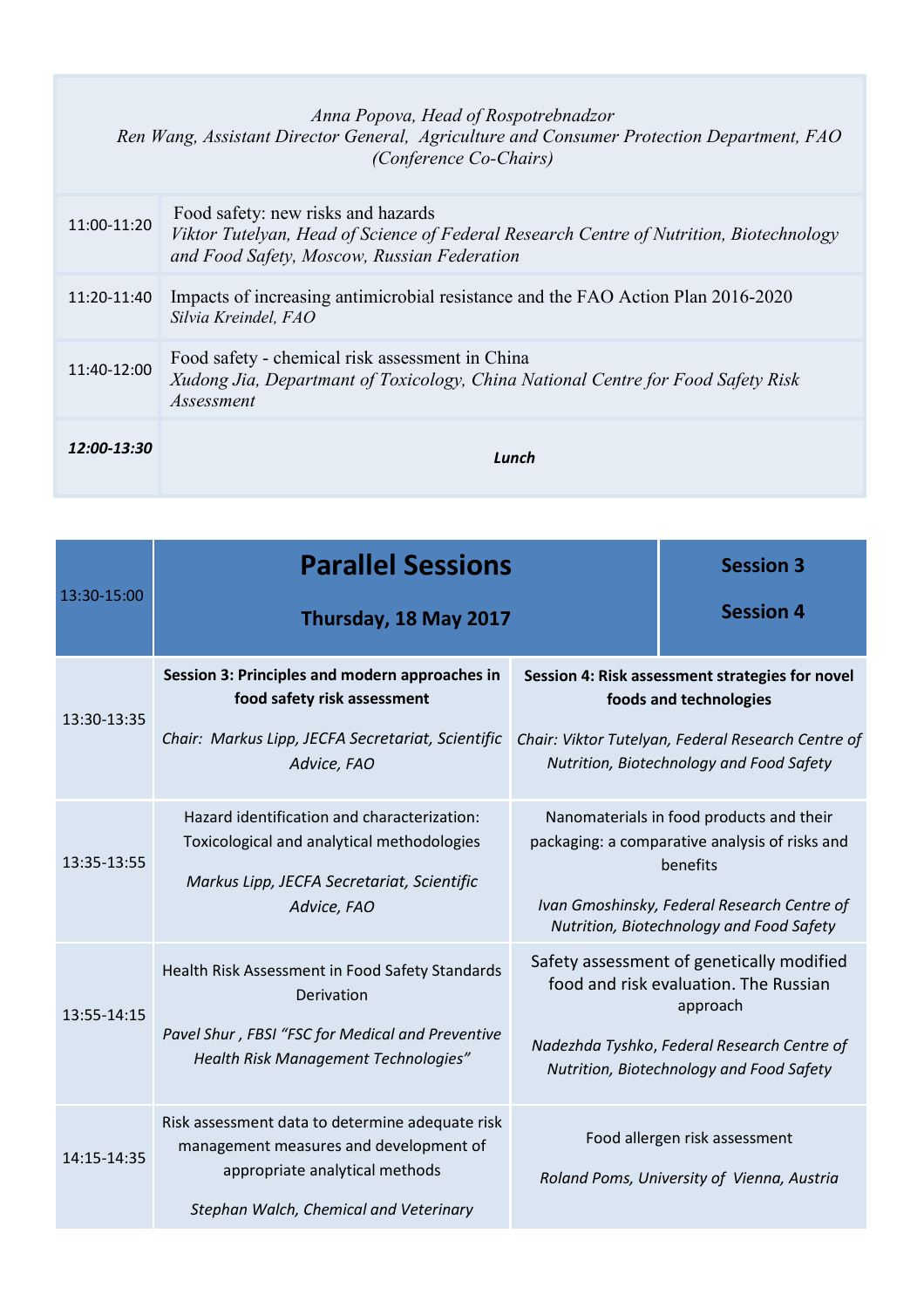|             | <b>Investigation Department, Germany</b> |                                                                                                                                                 |
|-------------|------------------------------------------|-------------------------------------------------------------------------------------------------------------------------------------------------|
| 14:35-14:55 | <b>Q&amp;A and Session Summary</b>       | Food risk analysis and water safety factor<br>Yuri Rahmanin, A.N. Sysin Research Institute of<br>Human Ecology and Environmental Health, Russia |
| 14:55-15:00 |                                          | <b>Q&amp;A and Session Summary</b>                                                                                                              |
| 15:00-15:30 |                                          | <b>Coffee Break</b>                                                                                                                             |

|             | <b>Parallel Sessions</b>                                                                                                                                                                               |                                                                                                                                                                                                                                                 | <b>Session 5</b>                                                                                                                                                                            |
|-------------|--------------------------------------------------------------------------------------------------------------------------------------------------------------------------------------------------------|-------------------------------------------------------------------------------------------------------------------------------------------------------------------------------------------------------------------------------------------------|---------------------------------------------------------------------------------------------------------------------------------------------------------------------------------------------|
| 15:30-17:30 | Thursday, 18 May 2017                                                                                                                                                                                  |                                                                                                                                                                                                                                                 | <b>Session 6</b>                                                                                                                                                                            |
| 15:30-15:35 | Session 5: Risk assessment and risk<br>management of microbial contaminants in foods<br>Chair: Benjamin Chapman, North Carolina State<br>University                                                    | Session 6: Antimicrobial resistance (AMR): risk<br>assessment and possible strategies for risk<br>reduction<br>Chair: German Shipulin, FBIS "Central Research<br>Institute of Epidemiology" Rospotrebnadzor,<br>Russia                          |                                                                                                                                                                                             |
| 15:35-15:55 | Food safety microbiological quality control:<br>opportunities for modern instruments and<br>methodologies<br>Ivan Dyatlov, State Research Centre for Applied<br>Microbiology and Biotechnology, Russia | Innovations in bacteriophage usage for sanitary<br>and epidemiological practice: phage<br>bioprocessing of food semi-products<br>Andrei Aleshkin, G.N. Gabrichevsky Moscow<br>Scientific Research Institute of Epidemiology and<br>Microbiology |                                                                                                                                                                                             |
| 15:55-16:15 | Key issues of veterinary pathology for food safety<br>Denis Kolbasov, National Research Institute of<br>Veterinary Virology and Microbiology, Russia                                                   | Practical aspects of on-farm reduction of<br>antimicrobial use in high income and low- and<br>middle income countries<br>Jaap Wagenaar, Utrecth University, Netherlands                                                                         |                                                                                                                                                                                             |
| 16:15-16:35 | Enterohaemorrhagic Escherichia coli and other<br>enterobacteria<br>Jeff Lejeune, Ohio State University, USA                                                                                            |                                                                                                                                                                                                                                                 | Title of the presentation will be defined later<br>Zhandarbek Bekshin, Ministry of health of the<br>Republic of Kazakhstan                                                                  |
| 16:35-16:55 | Food and water borne viruses<br>Kalie Kniel, University of Delaware, USA                                                                                                                               |                                                                                                                                                                                                                                                 | Organization of antibiotic control of bacteria in<br>food raw materials and food products in Eastern<br><b>Europe and Central Asia</b><br>German Shipulin, FBIS "Central Research Institute |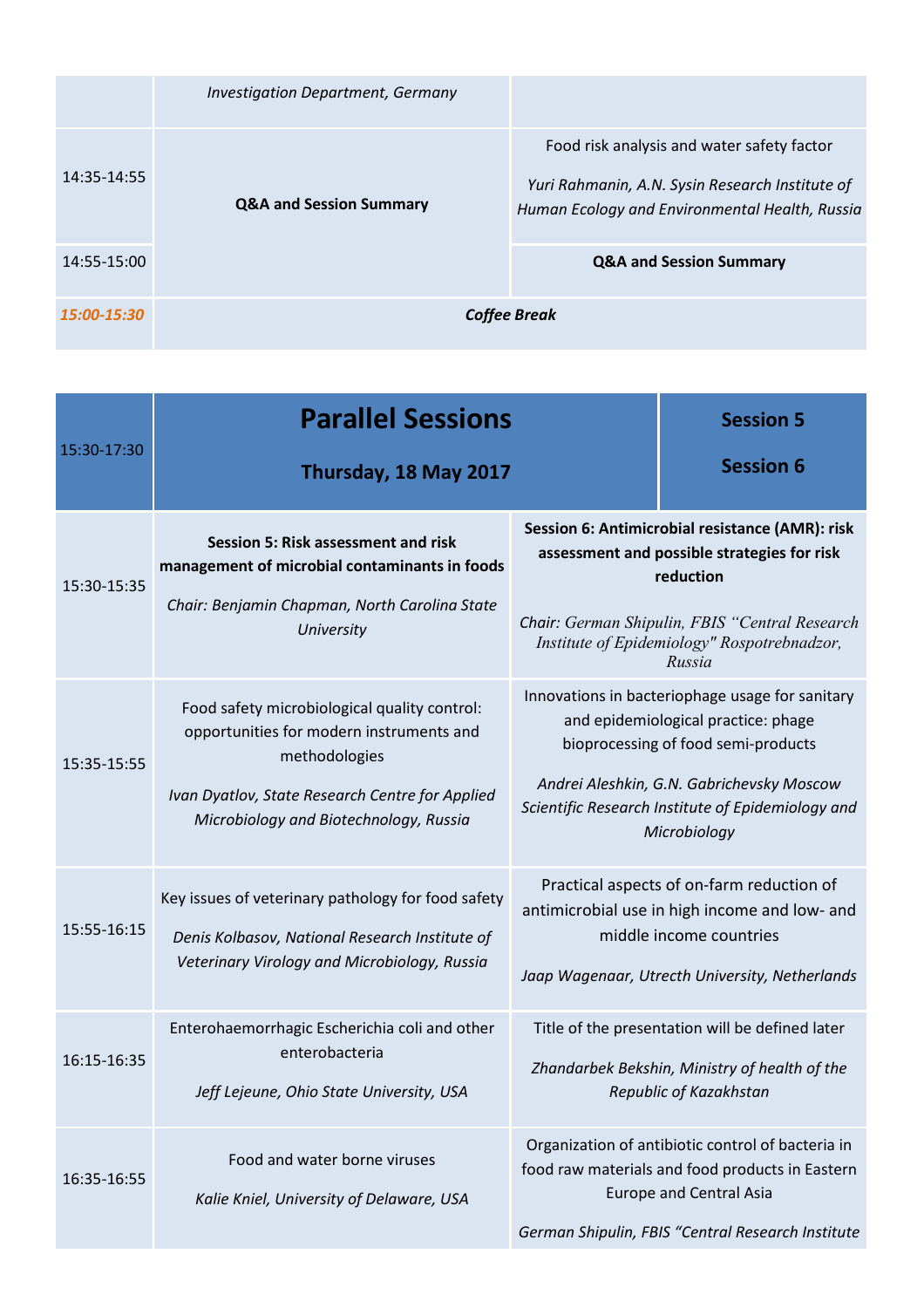|             |                                                                                                           | of Epidemiology" Rospotrebnadzor, Russia                                                                                                                                               |  |
|-------------|-----------------------------------------------------------------------------------------------------------|----------------------------------------------------------------------------------------------------------------------------------------------------------------------------------------|--|
| 16:55-17:15 | Safety of bacteriophages to manage food borne<br>infections<br>Anisha Thanki, University of Leicester, UK | Biosecurity, good practices and other measures<br>to reduce the use of antimicrobials throughout<br>the food chain<br>Eric Pierey, Ministry of Economic Affairs,<br><b>Netherlands</b> |  |
| 17:15-17:30 | <b>Q&amp;A and Session Summary</b>                                                                        | <b>Q&amp;A and Session Summary</b>                                                                                                                                                     |  |
| 18:30-20:30 | <b>Welcome Reception</b>                                                                                  |                                                                                                                                                                                        |  |

| <b>Friday, 19 May 2017</b>                                                                                                                                      |                                                                                                                                                                          |                  |  |
|-----------------------------------------------------------------------------------------------------------------------------------------------------------------|--------------------------------------------------------------------------------------------------------------------------------------------------------------------------|------------------|--|
| 09:00-10:40                                                                                                                                                     | <b>Plenary Session</b><br><b>Friday, 19 May 2017</b>                                                                                                                     | <b>Session 7</b> |  |
|                                                                                                                                                                 | <b>Plenary Session: International Risk Assessment Strategies in Practice</b>                                                                                             |                  |  |
| Ren Wang, Assistant Director General, FAO<br>Viktor Tutelyan, Federal Research Centre of Nutrition, Biotechnology and Food Safety                               |                                                                                                                                                                          |                  |  |
| 09:00-09:20                                                                                                                                                     | Health risk analysis of contaminants in food in Russian Federation<br>Nina Zaitseva FBSI "FSC for Medical and Preventive Health Risk Management<br>Technologies", Russia |                  |  |
| 09:20-09:40                                                                                                                                                     | Food safety risk assessment: an international perspective<br>Markus Lipp, JECFA Secretariat, Scientific Advice, FAO                                                      |                  |  |
| Food safety risk assessment in Belarus: international and national perspective<br>09:40-10:00<br>Natalia Zhukova, Ministry of Health of the Republic of Belarus |                                                                                                                                                                          |                  |  |
| Food safety risk assessment in a business/food manufacturing environment<br>10:00-10:20<br>Robert Baker, Director, Mars Global Food Safety Centre               |                                                                                                                                                                          |                  |  |
| 10:20-11:00<br><b>Coffee Break</b>                                                                                                                              |                                                                                                                                                                          |                  |  |

**11:00-14:00 Parallel Sessions Session 8**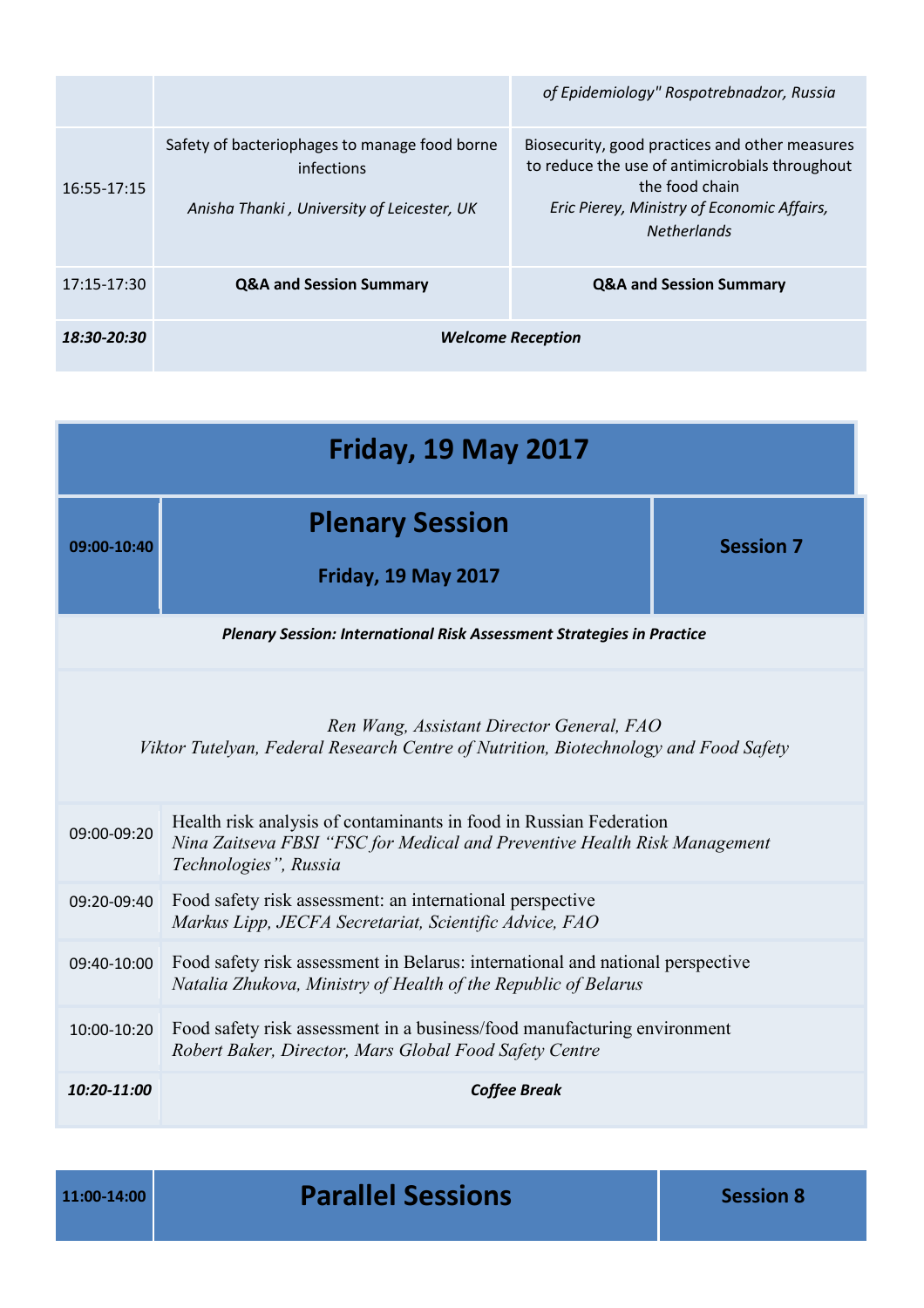|              | <b>Friday, 19 May 2017</b>                                                                                                                                                     |                                                                                                                        | <b>Session 9</b>                                                                                                                                                                                                   |
|--------------|--------------------------------------------------------------------------------------------------------------------------------------------------------------------------------|------------------------------------------------------------------------------------------------------------------------|--------------------------------------------------------------------------------------------------------------------------------------------------------------------------------------------------------------------|
| 11:00-11:05  | Session 8: Risk analysis and best practice<br>examples for chemical food contaminants<br>Chair: Valery Rakitskiy, F.F. Erisman Federal<br>Scientific Centre of Hygiene, Russia | Session 9: Adulterated foods: food safety risk<br>assessment and looking for the "unknown"<br>Chair: David Crean, Mars |                                                                                                                                                                                                                    |
| 11:05-11:25  | Incidents and impacts of chemical contaminants<br>in food and feeds<br>Stephan Walch, Chemical and Veterinary<br><b>Investigation Department, Germany</b>                      | Food fraud and consumer protection: recent<br>cases of concern<br>David Crean, Mars                                    |                                                                                                                                                                                                                    |
| 11:25-11:45  | Current problems linked with pesticide<br>contamination of food<br>Valery Rakitskiy, F.F. Erisman Federal Scientific<br>Centre of Hygiene, Russia                              |                                                                                                                        | Evaluation of food composition by DNA-<br>barcoding methods and high-performance<br>sequencing<br>Anna Speranskaya, FBIS "Central Research<br>Institute of Epidemiology" Rospotrebnadzor                           |
| 11:45-12:05  | The acrylamide risk assessment tool box<br>Vural Gökmen, University of Ankara, Turkey                                                                                          |                                                                                                                        | Business experience: Identification and<br>termination of circulation on the market of juice<br>products that do not comply with the relevant<br>requirements<br>Natalia Ivanova, Russian Union of Juice Producers |
| 12:05-12:25  | Heavy metals<br>Anton Alldrick, Campden BRI, UK                                                                                                                                |                                                                                                                        | Information tools and approaches for identifying<br>and mitigating food fraud risks in the food supply<br>Janet Balson, USP, USA                                                                                   |
| 12:25-12:30  | <b>Q&amp;A and Session Summary</b>                                                                                                                                             |                                                                                                                        | <b>Q&amp;A and Session Summary</b>                                                                                                                                                                                 |
| 12:30 -14:00 | Lunch                                                                                                                                                                          |                                                                                                                        |                                                                                                                                                                                                                    |

| 14:00-15:30 | <b>Parallel Sessions</b>                                         |  | <b>Session 10</b>                                                                                  |
|-------------|------------------------------------------------------------------|--|----------------------------------------------------------------------------------------------------|
|             | <b>Friday, 19 May 2017</b>                                       |  | <b>Session 11</b>                                                                                  |
| 14:00-14:05 | Session 10: Risk communication - strategies and<br>best practice |  | Session 11: The socio-economics of food safety:<br>"sufficient-nutritious-safe foods for everyone" |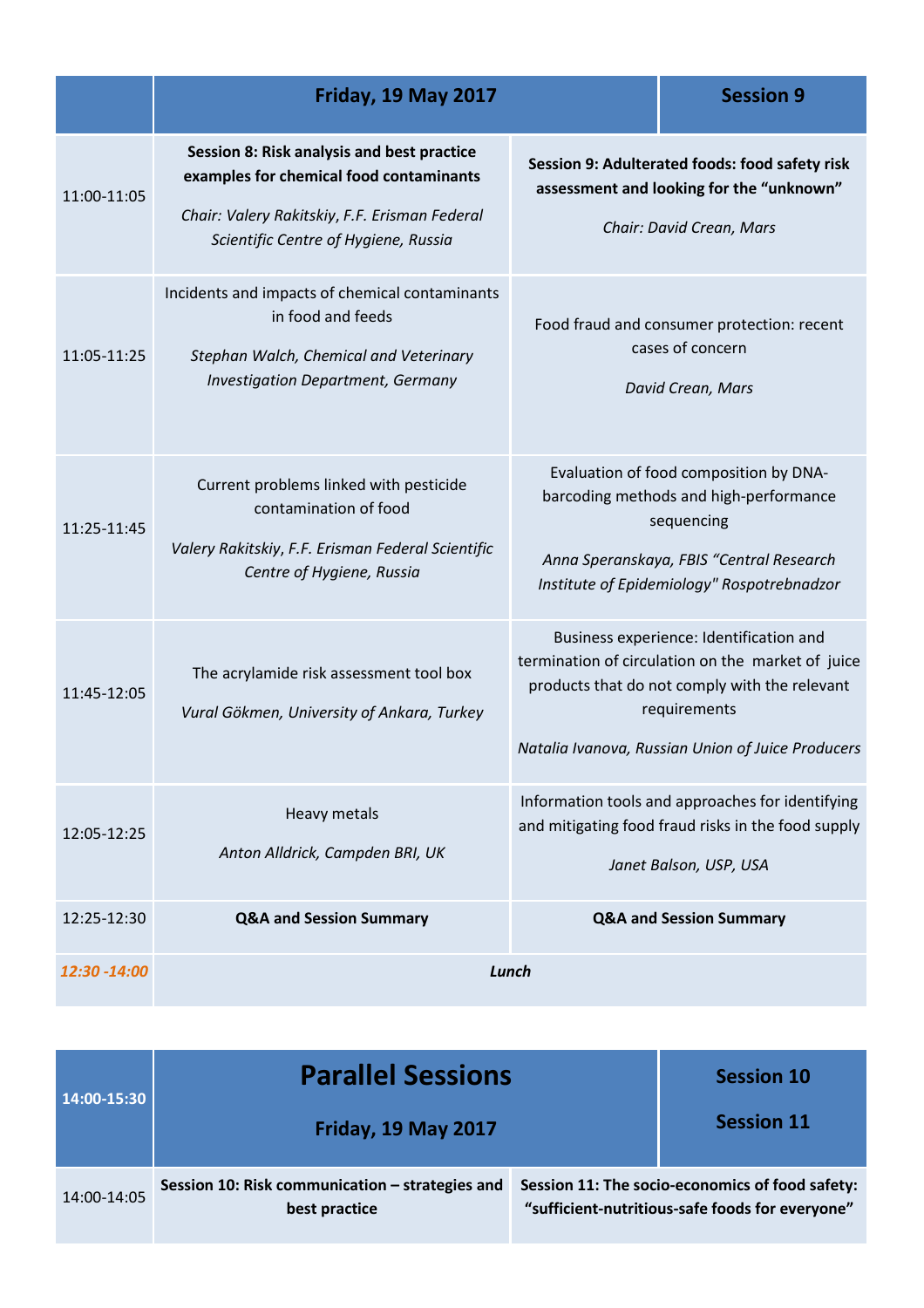|             | Chair: Dafina Petrova, University of Granada,<br>Spain                                                                                                            | Chair: Peter Spencer, Oregon Health & Science<br>University, USA                                                                                                                                                           |  |
|-------------|-------------------------------------------------------------------------------------------------------------------------------------------------------------------|----------------------------------------------------------------------------------------------------------------------------------------------------------------------------------------------------------------------------|--|
| 14:05-14:25 | Risk communication from a regulatory<br>perspective: from risk assessment to risk<br>management<br>Benjamin Chapman, North Caroline University,<br><b>USA</b>     | Interrelationships of undernutrition and<br>neurotoxicity: food for thought and research<br>attention<br>Peter Spencer, Oregon Health & Science<br>University, USA                                                         |  |
| 14:25-14:45 | Risk communication and international trade<br>Anton Alldrick, Campden BRI, UK                                                                                     | Food losses and food safety regulations: a cost<br>benefit analysis<br>Felicitas Schneider, First Zero Waste & Organic<br>Cycle Organization, Austria                                                                      |  |
| 14:45-15:05 | How to effectively communicate risks to diverse<br>consumers: increasing comprehension and<br>improving decisions<br>Dafina Petrova, University of Granada, Spain | Populations at risk: malnutrition and<br>undernourishment in underdeveloped and<br>developed countries<br>Joyce Kinabo, Sokoine University of Agriculture,<br>Department of Food Science and Technology,<br>Tanzania       |  |
| 15:05-15:25 | Strategy and tactics of food safety risk<br>communication<br>Irina May, FBSI "FSC for Medical and Preventive<br>Health Risk Management Technologies"              | Food fortification for the population's health<br>status improvement. Essential substances<br>deficiency risks analysis<br>Alla Kochetkova, Federal Research Centre of<br>Nutrition, Biotechnology and Food Safety, Russia |  |
| 15:25-15:30 | <b>Q&amp;A and Session Summary</b>                                                                                                                                | <b>Q&amp;A and Session Summary</b>                                                                                                                                                                                         |  |
| 15:30-16:00 | <b>Coffee Break</b>                                                                                                                                               |                                                                                                                                                                                                                            |  |

| 16:00-17:25 | <b>Parallel Sessions</b>                                                                                                 |                                                                                                                                                                                                         | <b>Session 12</b> |
|-------------|--------------------------------------------------------------------------------------------------------------------------|---------------------------------------------------------------------------------------------------------------------------------------------------------------------------------------------------------|-------------------|
|             | <b>Friday, 19 May 2017</b>                                                                                               |                                                                                                                                                                                                         | <b>Session 13</b> |
| 16:00-16:05 | Session 12: Regulatory frameworks and<br>international cooperation in assuring food<br>safety<br>Chair: Markus Lipp, FAO | Session 13: Training and capacity building in the<br>area of food safety risk assessment and analysis<br>Chair: Dmitry Nikityuk, Federal Research Centre of<br>Nutrition, Biotechnology and Food Safety |                   |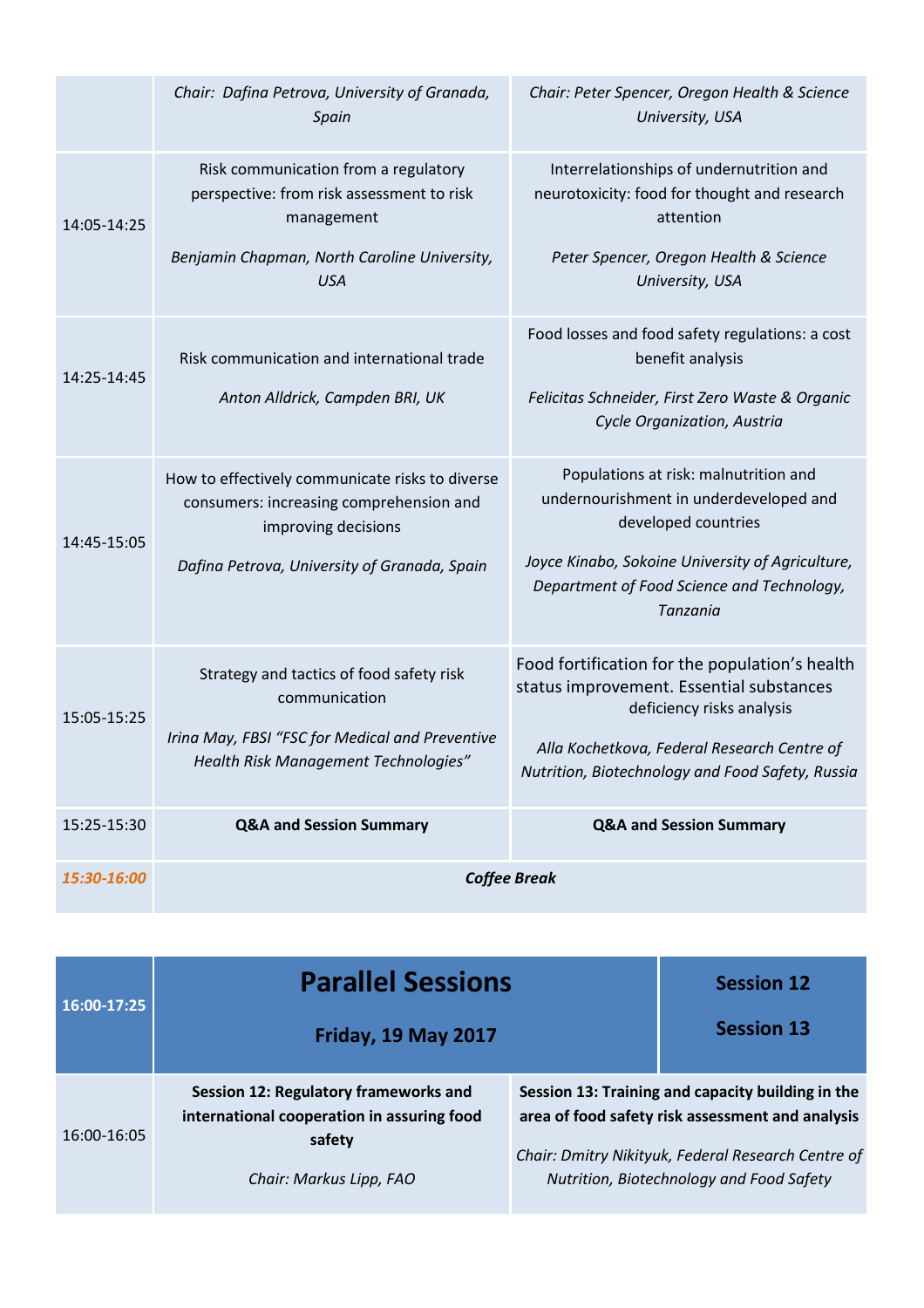| 16:05-16:25 | Food Fraud Control in China<br>Dr. Yongning Wu, China National Center for Food<br>Safety Risk Assessment                                                                                                | Development and implementation of targeted<br>educational programs in the field of food safety<br>as a mechanism for reducing risks<br>Dmitry Nikityuk, Federal Research Centre of<br>Nutrition, Biotechnology and Food Safety |
|-------------|---------------------------------------------------------------------------------------------------------------------------------------------------------------------------------------------------------|--------------------------------------------------------------------------------------------------------------------------------------------------------------------------------------------------------------------------------|
| 16:25-16:45 | Food safety and consumer rights protection in<br>the legislation of the Eurasian Economic Union<br>Lidia Osaulenko, Eurasian economic commission                                                        | FAO's three dimensional approach to capacity<br>building<br>Eleonora Dupouy, FAO Regional Office for Europe<br>and Central Asia                                                                                                |
| 16:45-17:05 | International food safety standards and national<br>regulations: the role of WTO, FAO, WHO, and<br>Codex Alimentarius in assuring safe foods being<br>traded between countries<br>Christiane Wolff, WTO | Capacity Development In Food And Nutrition<br>Through Collaboration Of International Networks<br>And International Collaborative Research Projects<br>Mirjana Gurinovic, University of Belgrade, Serbia                        |
| 17:05-17:25 | <b>Q&amp;A and Session Summary</b>                                                                                                                                                                      | <b>Q&amp;A and Session Summary</b>                                                                                                                                                                                             |

| 17:30-18:00                                                                                                                                                 | <b>Plenary Session</b>                                                                                    | <b>Session 14</b> |  |  |
|-------------------------------------------------------------------------------------------------------------------------------------------------------------|-----------------------------------------------------------------------------------------------------------|-------------------|--|--|
|                                                                                                                                                             | <b>Friday, 19 May 2017</b>                                                                                |                   |  |  |
| The final discussion                                                                                                                                        |                                                                                                           |                   |  |  |
| Anna Popova, Head of Rospotrebnadzor<br>Ren Wang, Assistant Director General, Agriculture and Consumer Protection Department, FAO<br>(Conference Co-Chairs) |                                                                                                           |                   |  |  |
| 17:30-17:45                                                                                                                                                 | Short summaries by the session chairs:<br>Take home messages from each session                            |                   |  |  |
| 17:45-17:50                                                                                                                                                 | Conference final communique :<br>Presentation and approval of a final communique of the conference        |                   |  |  |
| 17:50-17:55                                                                                                                                                 | Closing remarks by the Russian conference chair (Rospotrebnadzor)<br>Anna Popova, Head of Rospotrebnadzor |                   |  |  |
| 17:55-18:00                                                                                                                                                 | Closing remarks by the Russian conference co-chair (FAO)<br>Ren Wang, Assistant Director General, FAO     |                   |  |  |